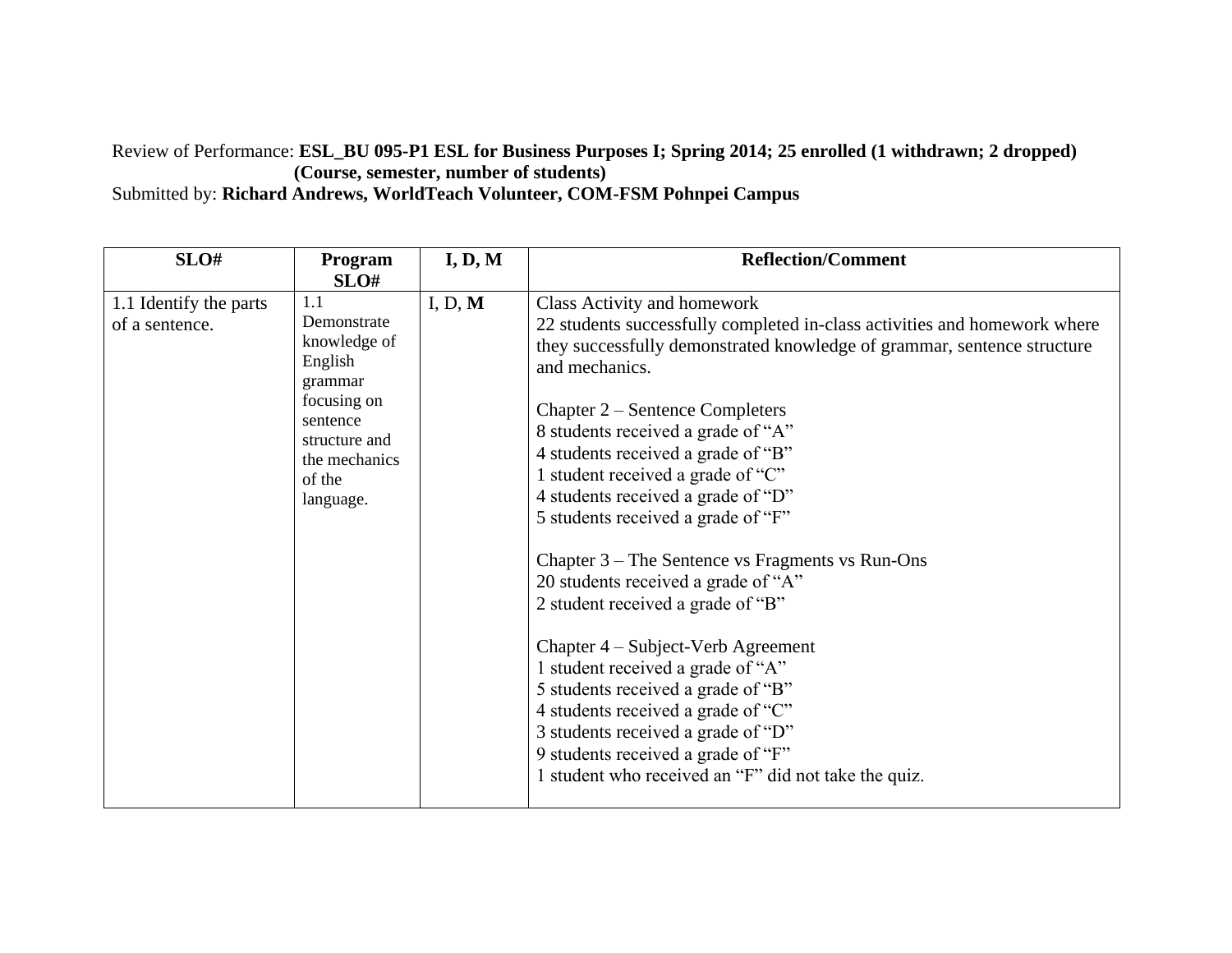|                                                                                      |         | Midterm Exam<br>3 students received a grade of "A"<br>12 students received a grade of "B"<br>6 students received a grade of "C"<br>1 student received a grade of "D"                                                                                                                                                                                                                                                                                                                                                                                                                                                                                                                         |
|--------------------------------------------------------------------------------------|---------|----------------------------------------------------------------------------------------------------------------------------------------------------------------------------------------------------------------------------------------------------------------------------------------------------------------------------------------------------------------------------------------------------------------------------------------------------------------------------------------------------------------------------------------------------------------------------------------------------------------------------------------------------------------------------------------------|
| Find and<br>correct<br>grammatical<br>errors in<br>written and<br>spoken<br>English. | I, D, M | Class Activity and homework<br>22 students successfully completed in-class activities and homework where<br>they successfully corrected grammatical errors in written and spoken<br>English.<br>Chapter 8, 10, 14 - ABV Quiz<br>2 students received a grade of "B"<br>2 students received a grade of "C"<br>3 students received a grade of "D"<br>15 students received a grade of "F"<br>Midterm Exam<br>3 students received a grade of "A"<br>12 students received a grade of "B"<br>6 students received a grade of "C"<br>1 student received a grade of "D"<br><b>Midterm Presentations</b><br>22 students successfully completed presentations demonstrating correctly<br>spoken English. |
| File and submit                                                                      | I, D, M | 22 students successfully completed activities where they received, filed,<br>modified, and submitted documents electronically.                                                                                                                                                                                                                                                                                                                                                                                                                                                                                                                                                               |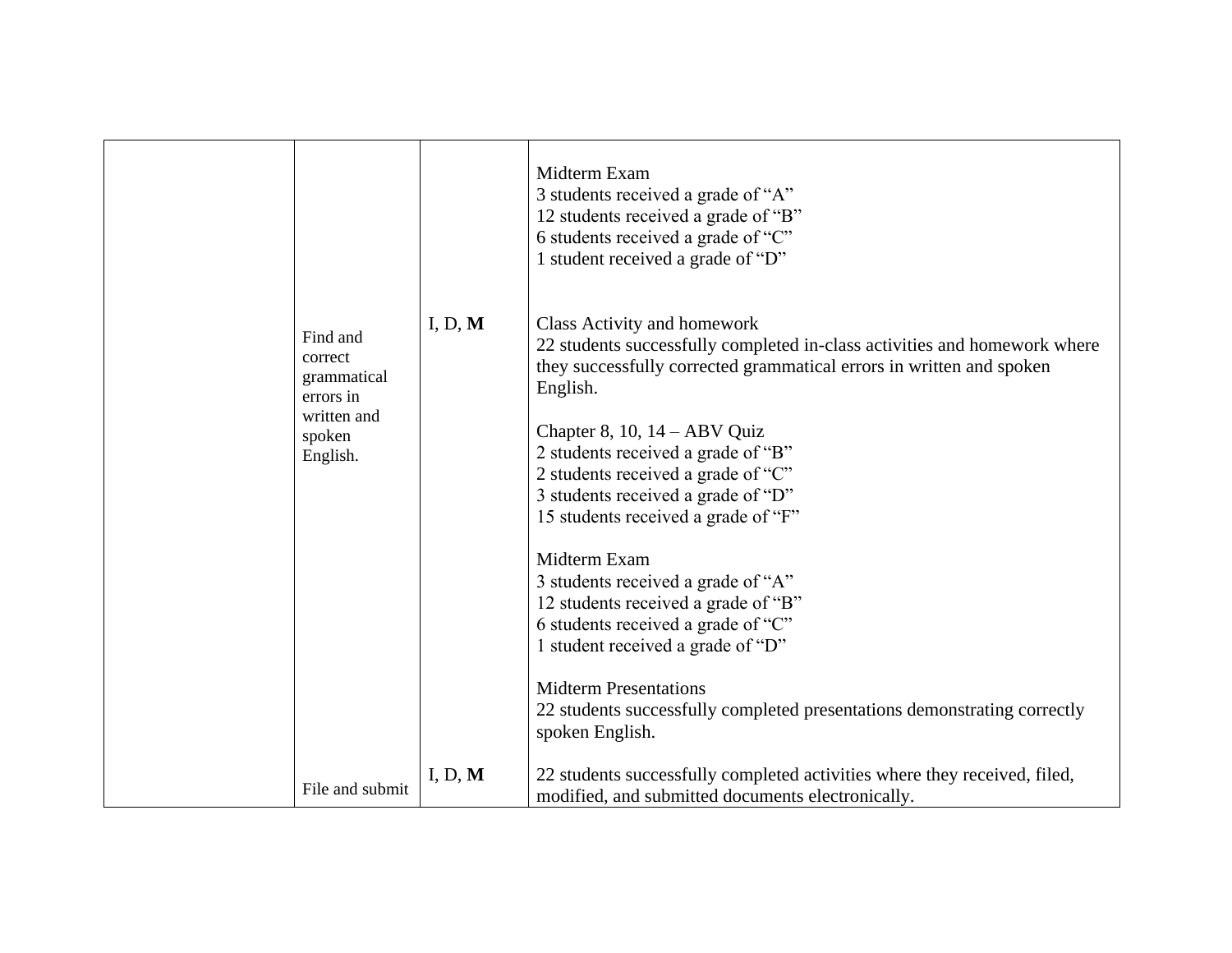| 1.2 Construct original<br>sentences with correct<br>usage and punctuation.                           | documents<br>electronically.<br>Same as in 1.1<br>above                 | I, D, M | Class Activity and homework<br>22 students successfully completed in-class activities and homework where<br>they successfully demonstrated knowledge of grammar, sentence structure<br>and mechanics.<br>Midterm Exam<br>3 students received a grade of "A"<br>12 students received a grade of "B"<br>6 students received a grade of "C"<br>1 student received a grade of "D"<br>Final Exam<br>4 students received a grade of "A"<br>8 students received a grade of "B"<br>5 students received a grade of "C"<br>1 student received a grade of "D"<br>4 students received a grade of "F" |
|------------------------------------------------------------------------------------------------------|-------------------------------------------------------------------------|---------|------------------------------------------------------------------------------------------------------------------------------------------------------------------------------------------------------------------------------------------------------------------------------------------------------------------------------------------------------------------------------------------------------------------------------------------------------------------------------------------------------------------------------------------------------------------------------------------|
|                                                                                                      |                                                                         |         | 4 students who received an "F" did not take the exam.                                                                                                                                                                                                                                                                                                                                                                                                                                                                                                                                    |
| 2.1 Distinguish<br>sentences that are<br>correctly written from<br>sentences that contain<br>errors. | 2.1<br>Demonstrate<br>knowledge of<br>English<br>grammar<br>focusing on | I, D, M | Class Activity and homework<br>20 students successfully completed in-class activities and homework where<br>they successfully demonstrated knowledge of grammar, sentence structure<br>and mechanics.<br>2 students were absent during the activities.                                                                                                                                                                                                                                                                                                                                   |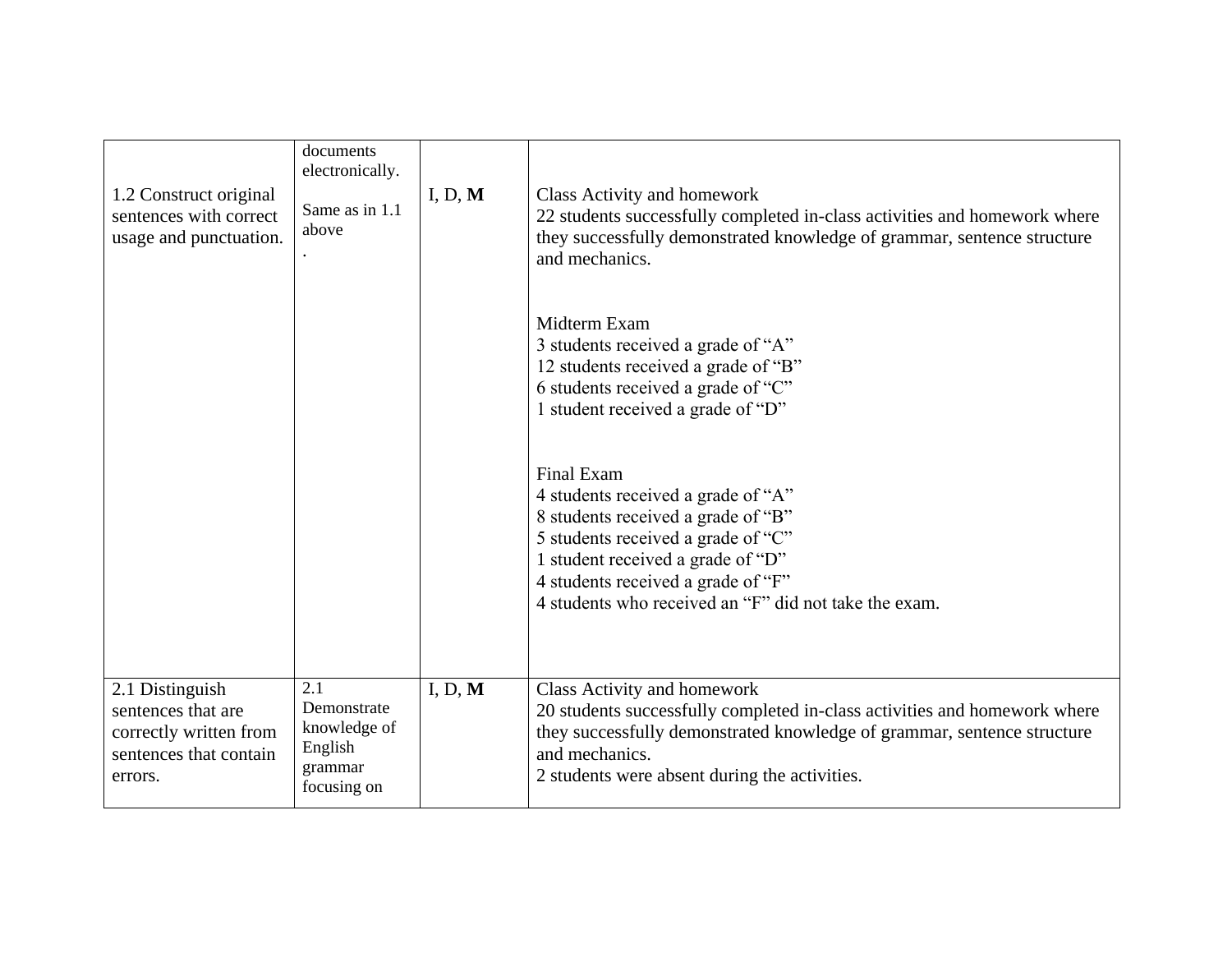| sentence<br>structure and<br>the mechanics<br>of the<br>language.                    |         | Chapter $5 -$ Verb Forms<br>6 students received a grade of "A"<br>3 students received a grade of "B"<br>6 students received a grade of "C"<br>3 students received a grade of "D"<br>4 students received a grade of "F"<br>2 students who received an "F" did not take the quiz.<br>Chapter $6$ – Pronouns<br>20 students successfully completed in-class activities and homework where<br>they successfully demonstrated knowledge of grammar, sentence structure<br>and mechanics.<br>2 students were absent during the activities. |
|--------------------------------------------------------------------------------------|---------|--------------------------------------------------------------------------------------------------------------------------------------------------------------------------------------------------------------------------------------------------------------------------------------------------------------------------------------------------------------------------------------------------------------------------------------------------------------------------------------------------------------------------------------|
| Find and<br>correct<br>grammatical<br>errors in<br>written and<br>spoken<br>English. | I, D, M | Chapter 7 – Advanced Sentence Structure<br>16 students received a grade of "A"<br>3 students received a grade of "B"<br>3 students received a grade of "C"                                                                                                                                                                                                                                                                                                                                                                           |
| File and submit<br>documents<br>electronically.                                      | I, D, M | 22 students successfully completed activities where they received, filed,<br>modified, and submitted documents electronically.                                                                                                                                                                                                                                                                                                                                                                                                       |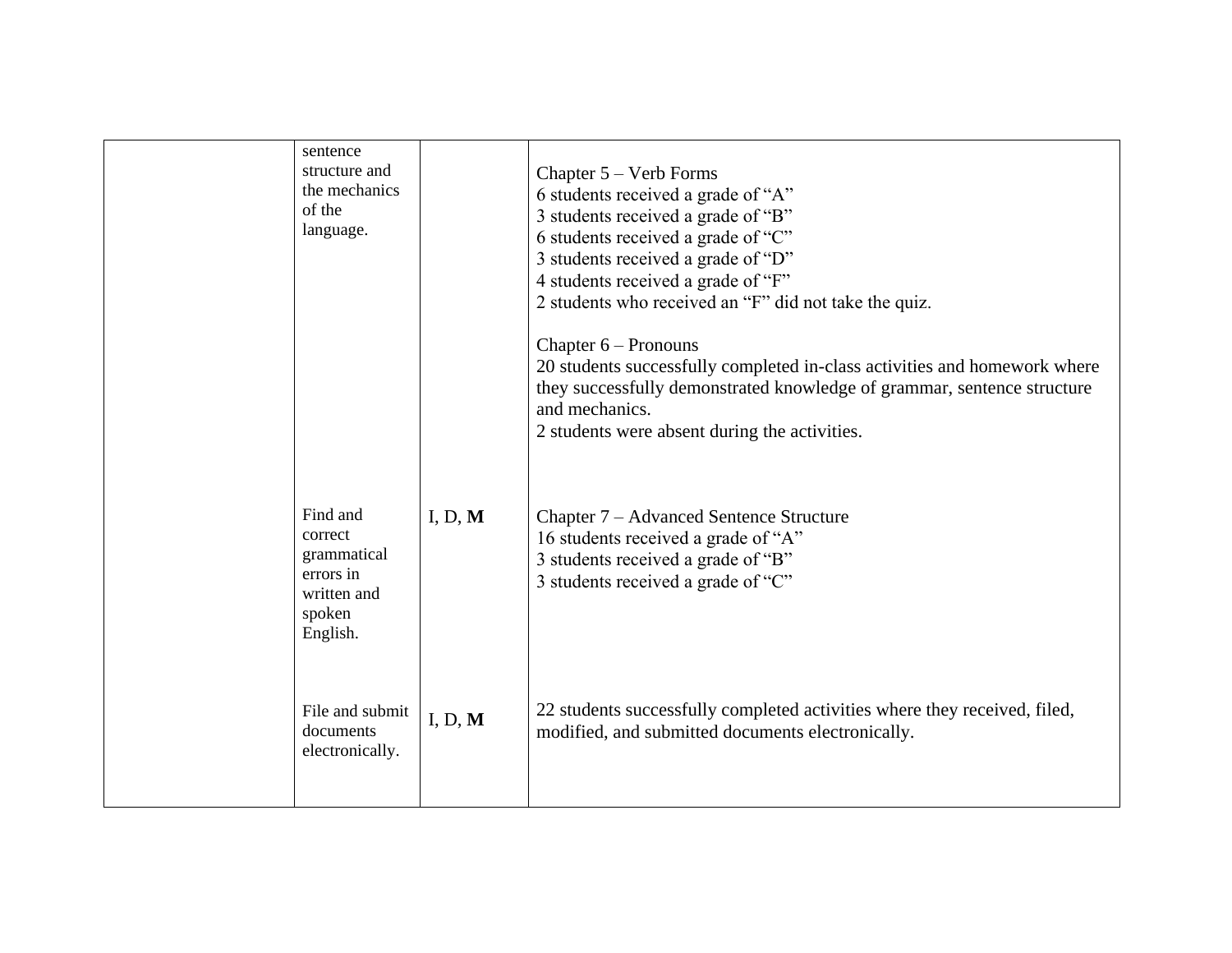| 2.2 Distinguish speech<br>that is correctly stated<br>from speech that<br>contains errors. | Same as in 2.1<br>above | I, D, $M$ | Class Activity and homework<br>21 students successfully completed in-class activities and homework where<br>they successfully demonstrated knowledge of grammar, sentence structure<br>and mechanics.<br>1 student was absent during these activities.                                                                                                                                                                                          |
|--------------------------------------------------------------------------------------------|-------------------------|-----------|-------------------------------------------------------------------------------------------------------------------------------------------------------------------------------------------------------------------------------------------------------------------------------------------------------------------------------------------------------------------------------------------------------------------------------------------------|
|                                                                                            |                         |           | <b>Final Presentations</b><br>21 students successfully completed presentations demonstrating correctly<br>spoken English.<br>1 student was absent during the presentations.<br>Final Exam<br>4 students received a grade of "A"<br>8 students received a grade of "B"<br>5 students received a grade of "C"<br>1 student received a grade of "D"<br>4 students received a grade of "F"<br>4 students who received an "F" did not take the exam. |
|                                                                                            |                         |           |                                                                                                                                                                                                                                                                                                                                                                                                                                                 |

**Additional observations:** A basic computer usage course would facilitate the use of computers, especially email and Microsoft Word, required for this course. The section on verb forms is far too complicated (Chapter 5) for this course and should be simplified.

**Special comments:** The course was graded through quizzes, homework, attendance and participation, presentations and exams. A = 90-100; B = 80-89; C = 70-79; D = 60-69; F < 60 Overall course grading was as follows:  $A= 6$ ;  $B = 11$ ;  $C = 3$ ;  $D = 2$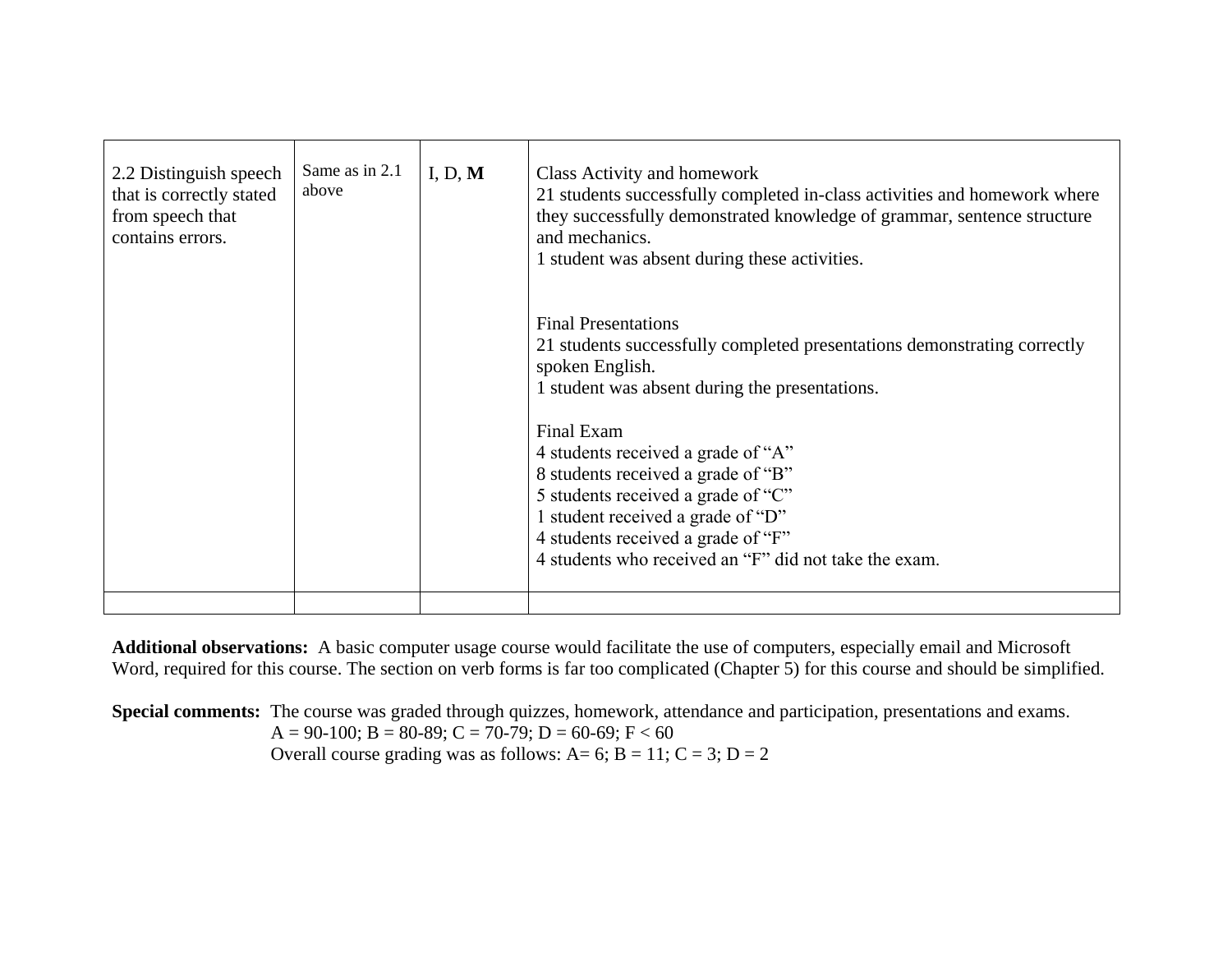**Recommendations:** The content of some of the chapters needs to be reviewed and revised. In Chapter 5, the verb forms are especially complicated, and a much simpler version of this content would suit this class better. More focus should be on Chapters 1-4 of the textbook.

 $Signature:$ 

Name typed, position

Please check which of the following were assessed in this course:

### **Institutional Learning Outcomes:**

COM-FSM graduates will demonstrate that they can:

 $X$  a. communicate effectively

 $\overline{X}$  b. employ critical thinking *[& problem solving]* 

 $X$  c. possess specific knowledge and skills in a major discipline or professional program of study

 $X$  d. take responsibility and develop skills for learning

X e. interact responsibly with people, cultures, and their environment